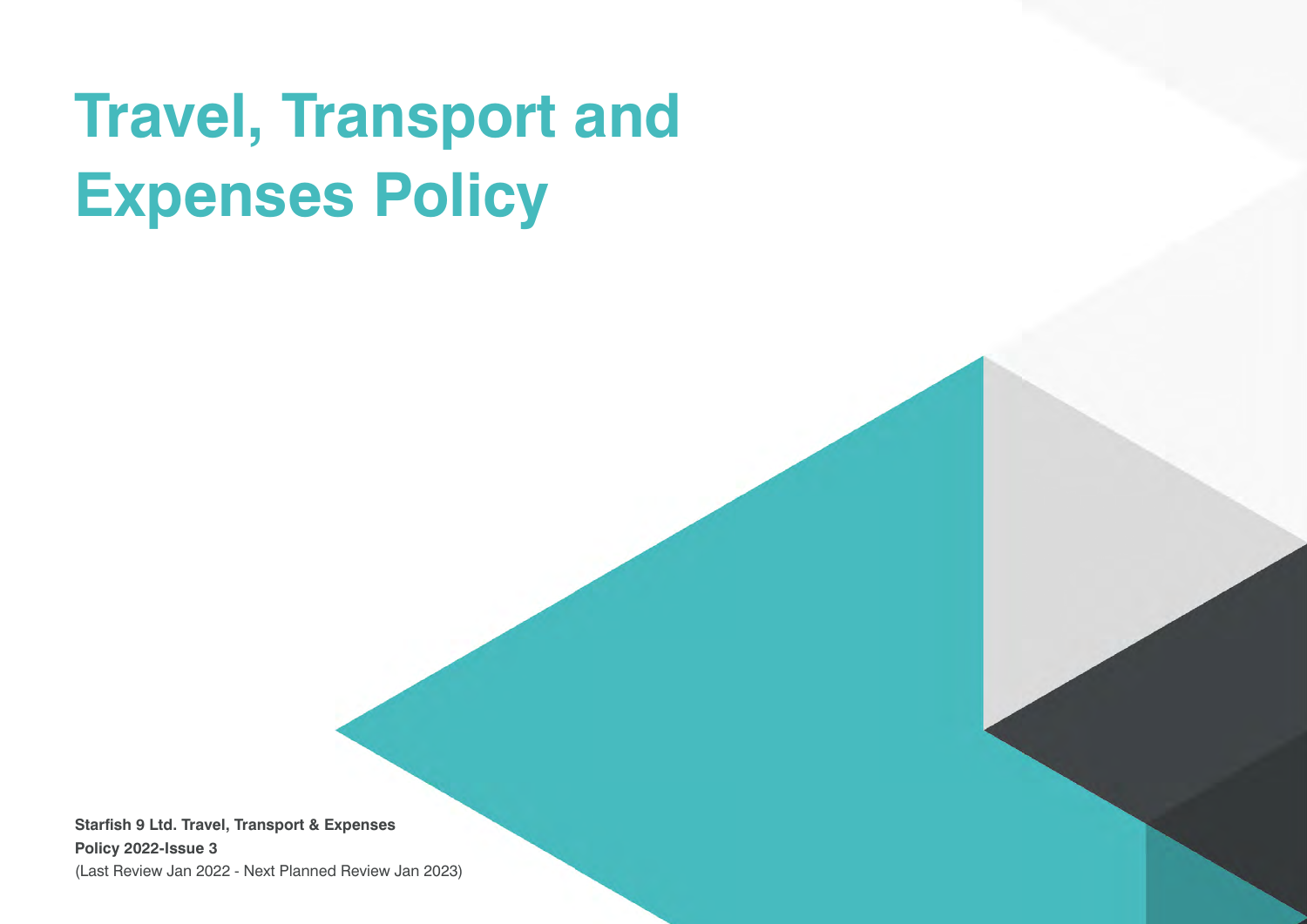## **Travel, Transport and Expenses Policy**

## **What this policy covers**

This company travel policy outlines our provisions for company-related travel and expenses. We'll explain which expenses we'll reimburse and how. We'll also give instructions to our employees to track their expenses correctly when traveling.

This policy applies to all our employees. In this policy, we refer to 'travel' meaning a business trip to a different city than the one you're in.

This policy doesn't refer to normal traveling to and from the office daily for work. We reimburse commute expenses based on each employee's contract or agreement with the Company.

#### **Policy elements**

As our employee, you may need to travel for company purposes. This includes trips to:

- Meet with clients or partners.
- Attend site meetings, events, conferences, where you'll represent our company.
- Visit our company's offices in other locations.

For this kind of travel, we'll reimburse transportation and accommodation expenses, as well as agreed daily allowance.

#### **Travel expenses**

Travel expenses include any kind of transportation and accommodation expenses that you incur when going on a business trip. Expenses related to this category that may be fully or partly reimbursable include:

- Accommodation
- Air, train, ship or other transportation fares
- Local transportation during trips (taxi fares, rental cars etc..)
- Please note rental cars range for medium car (Manger) to large automatic car (Senior Manager/Director).
- Other minor or per diem expenses that have been approved by an employee's manager (e.g. meals, business material)

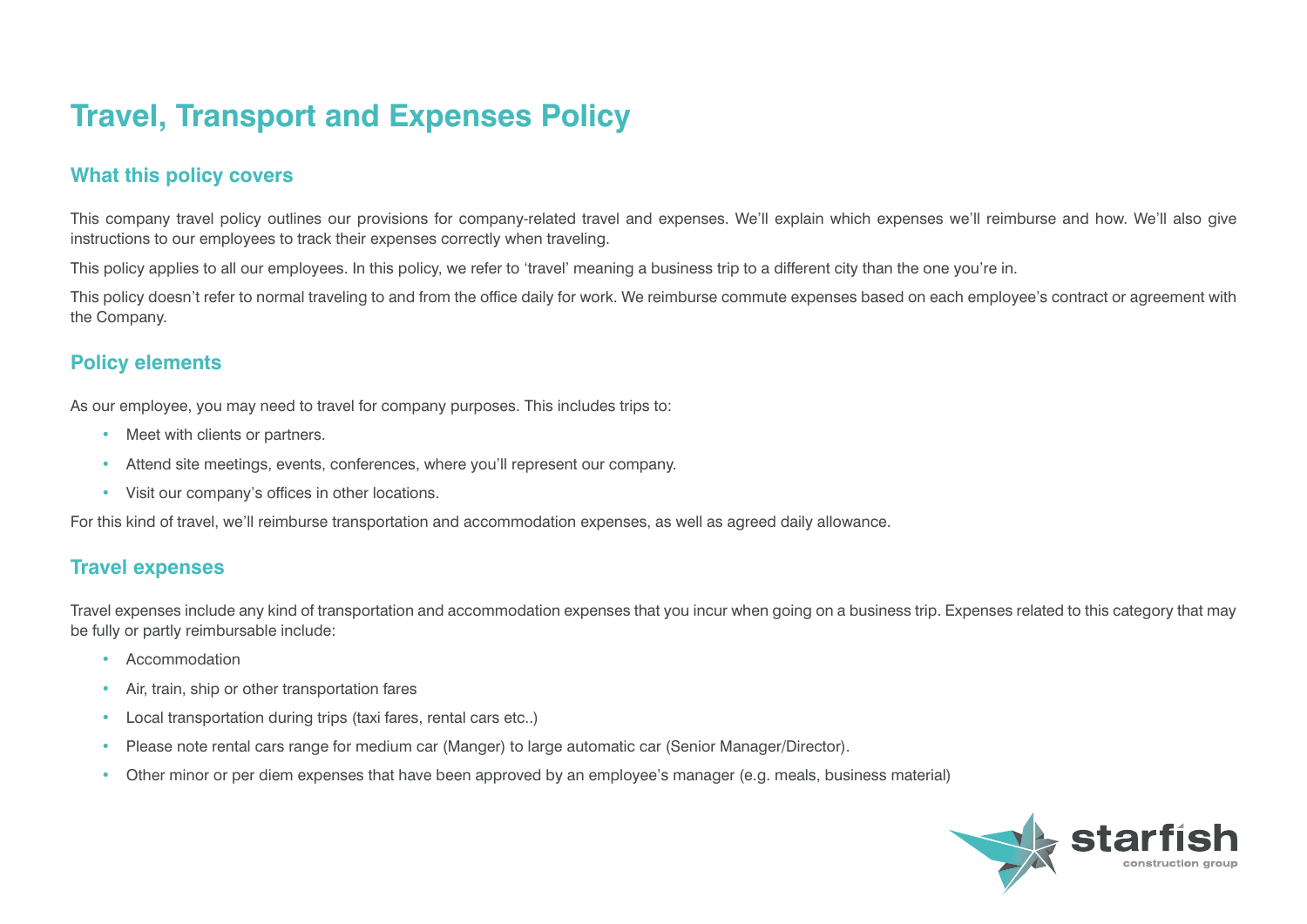#### **Minimising expenses**

We want to avoid overspending or unnecessary costs. We may contract hotels and agencies to get the best possible prices. We'll also aim secure the most reasonably priced option available. For example, we prefer booking plane tickets in economy class, unless there is reason for upgraded travel.

#### **Non-reimbursable expenses**

We won't reimburse the following:

- Expenses incurred by spouses or other non-employees who accompany our employees on their travels
- Un-authorized service upgrade (e.g. business class or hotel rooms)
- Personal services (massages, beauty treatments etc..)
- Personal purchases (gifts, clothes etc..)
- Lost personal property (e.g. luggage)

This list is not exhaustive. Please ask Office Manager about reimbursable expenses before you go on a business trip.

## **Work related expenses**

This category includes expenses that are related to an employee either in the form of a benefit (e.g. business phone) or entertainment expenses that may occur in a business setting (e.g. professional dinners with clients or colleagues.)

Spend limit must be agreed, and Senior Manager/Director should approve them in advance. If you spend more than the approved amount, you must cover the extra cost yourself.

We won't reimburse the following work expenses:

- Unauthorized or unscheduled business meetings with clients, partners or job candidates
- Fines incurred while driving a company vehicle
- Non-business subscriptions/ training
- Personal trips

This list is not exhaustive. Please ask Office Manager about reimbursable expenses before you submit a claim.

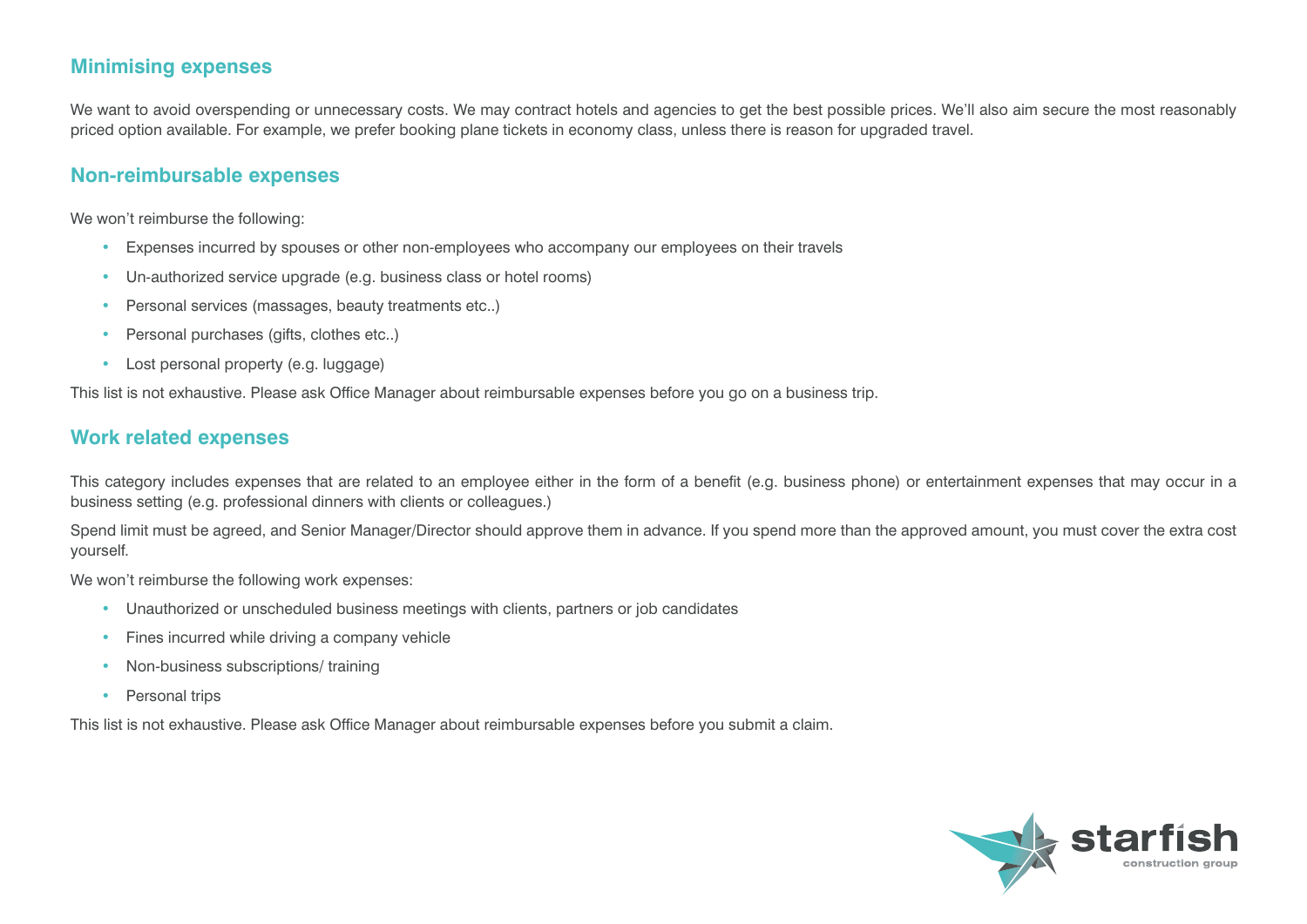## **Procedure for work related trips**

When you plan to go on work-related trips. Office Administration Department will typically arrange for most of your accommodation and transportation costs and document these expenses. You need to:

• Document any expenses that our company hasn't directly arranged for (e.g. taxi fares.) Please ask for bills and receipts whenever you can. You must fill in expense form and submit to Office Manager.

Only Senior Manager are responsible for approving expense claims. If your manager approves your expenses, you will receive your reimbursement within agreed time scale which will be produced by the Office Manager.

When you incur work-related expenses, you should:

- Ask for your manager's approval.
- Submit an expense claim. Please submit receipts and bills for business dinners and transportation by agreed time scale.

We'll investigate any excessive expenses. In cases of consistent falsified or exaggerated claims, we may take disciplinary action

## **Rules for travel**

Travel should be planned as far as possible in advance to take advantage of cheaper fares and allow flexibility in the time of travel to obtain best value for money.

All employees are expected to take the most cost-effective means of travel available.

If travelling around London, we will reimburse the cost of Oyster travel for individual journeys.

Your travelling arrangements should be planned and considered carefully before booking any mode of transport. For example if it is cheaper to take a car than to take the train then this should be considered as the preferred option. Likewise, it may be cheaper to travel by train than to drive.

#### **Rail**

Rail travel will normally be in Standard Class. However, if the journey will last for more than 3.0 hours and you will need to work on the train, First Class travel may be purchased providing it is approved in advance by a Director.

Please note that a fare can be much cheaper if two single tickets are purchased rather than a return ticket. All tickets should be purchased as soon as date of travel is known to reduce cost of travel.

#### **Car**

When in receipt of car allowance & fuel card, employees must use their own vehicles for approved business purposes unless it is impractical, or a faster and cheaper alternative can be arranged. An employee must produce evidence of insurance documents and agree to a license check. The insurance documentation must cover business usage.

See Part one of this document for mileage declaration.

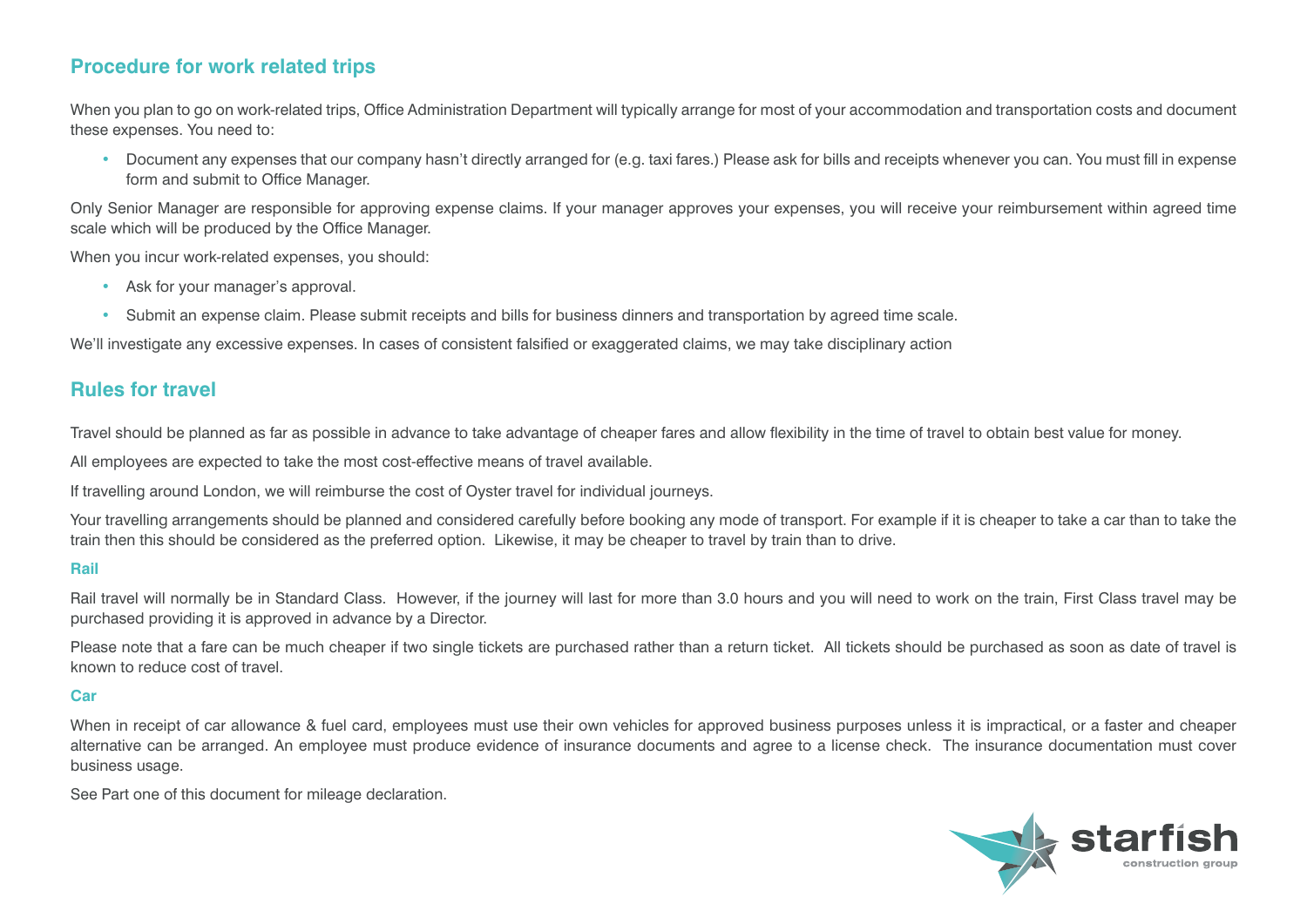#### **Car Hire**

All hired vehicles for business require prior approval from a Director or Head Office Administration Department and normally a vehicle with the lowest practical engine capacity should be hired. Current limits agreed Category B vehicles between £35:00 to £60:00 per day.

Claims for fuel supplied for the hire car should be accompanied by receipts and show suitable deductions for any private mileage

#### **Taxis**

Taxis should be hired only where public transport is unavailable or when there are special circumstances such as significant inconvenience, unfamiliar locations, or when staff are carrying heavy or bulky packages or luggage, safety issues, or reasons of economy, e.g. a group of people when combined public transportation costs would be higher.

Wherever possible taxis or mini-cabs should be pre-booked at a fixed rate.

Taxis for journeys home may only be used in exceptional circumstances and with the agreement of your Director, Senior Manager or Office Manager.

#### **Air**

The company standard is Economy Class. Flights should be booked through Head Office. When this is not possible (eg out with normal hrs), employees should find a competitive deal with operators before booking tickets, including low cost carriers or discounted tickets.

## **Accommodation**

All accommodation must be booked through Starfish Administration Department. Employees who are required to stay away overnight may stay in accommodation up to a maximum of £120 per night inclusive of VAT and includes breakfast.

Excluding breakfast, employees travelling on business may claim for a maximum of £20 for meals in a twenty-four-hour period. All expenditure must be supported by receipts and you may not carry over any part of this unspent allowance to another day.

Employees may claim for two alcoholic beverages such as a glass of wine or pint of beer (or soft drinks to a similar value) with their evening meal. No other alcoholic drinks may be claimed for.

If an employee stays with friends or family when travelling on business, he/she can claim £15 for bed and breakfast using standard expense claim procedures.

#### **Entertainment**

All entertaining must be on a modest scale. The names of all persons entertained must be listed when seeking reimbursement of expenses. No reimbursement will be made without this list. Alcohol must be kept to a reasonable level.

Use of expensive restaurants is to be avoided wherever possible. If there are pressing reasons for using a high tariff restaurant, prior authorisation from the Director must have been obtained and the reasons noted on the expense claim form.